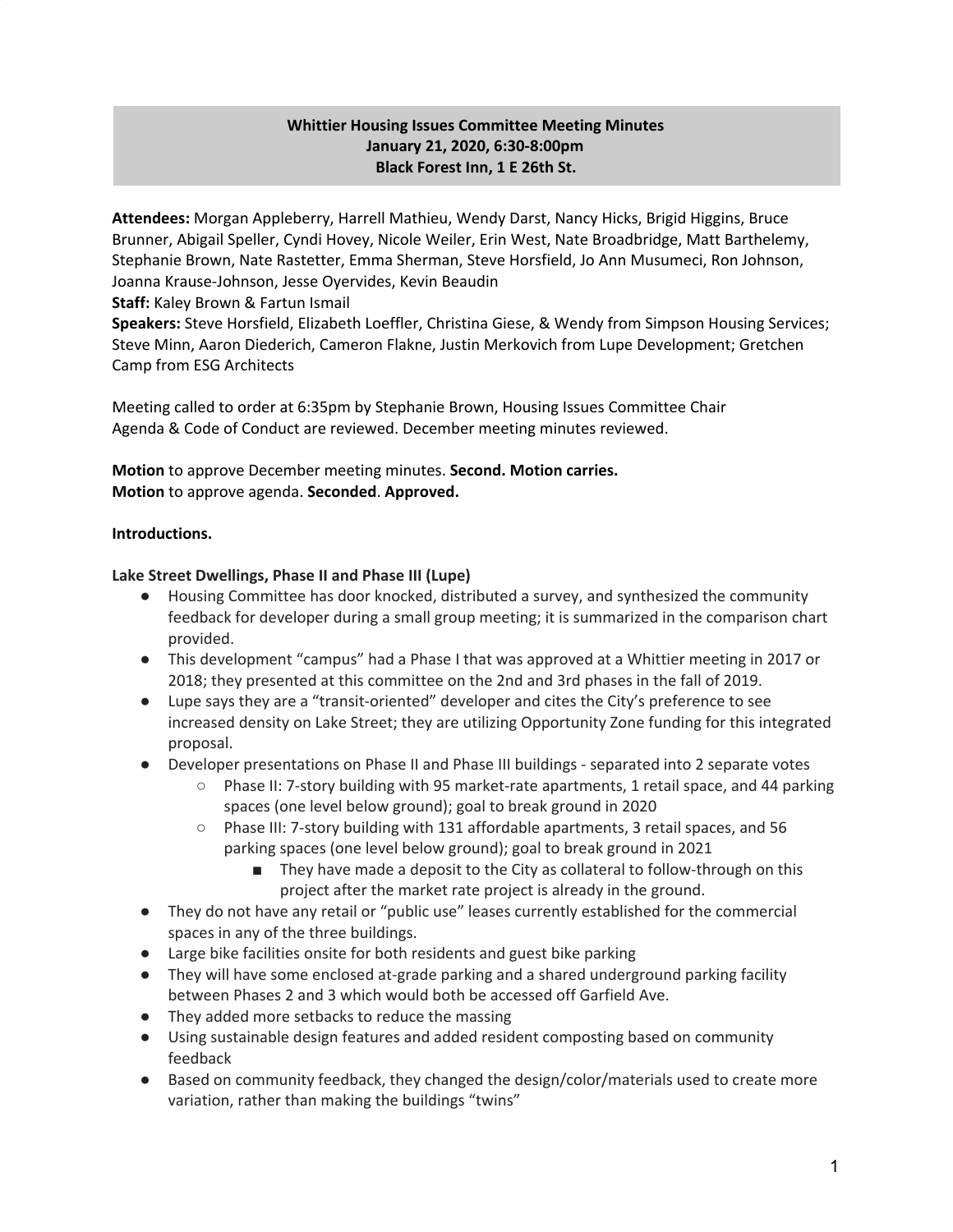## ● **Community Discussion/Q&A**

- $\circ$  The reason they flipped the market rate and the affordable buildings around is because they did not get the funding dollars they applied for through the City or State but did not want their Opportunity Zone dollars to expire
- In Phase 3 they will utilize a new law called "income averaging" which allows them have a range of units priced at 30-80% of AMI which comes out to about 60% AMI or less on average
	- They will have 10 units set aside for the county to be filled by veterans experiencing homelessness
- Desire from community members for developers to do more outreach with adjacent neighbors to ensure they are able to access their homes and businesses during the construction period; some have not received communications from them yet despite Lupe saying they have done outreach and not heard of issues.
- Lupe says the reason they do not have units larger than 2 bedrooms is because the City did not believe this was a good place for family housing due to the proximity to a high frequency road and little space for a playground, green space
- $\circ$  The buildings have a community room and business center that they could make available for neighborhood groups to access and utilize
- $\circ$  Community discussion consensus begins to land on the idea that they would be willing to vote to approve Phase 2 (market rate) specifically because of Phase 3 (designated affordable).

# **Motion #1: To vote in support of the Phase 3 building and all applications / variances requested.**

**In favor: 21 Oppose: 0 Abstain: 1**

**Motion carries.**

**Motion #2: To vote in support of the Phase 2 building and all applications/variances requested conditional upon 1) approval of the Phase 3 building, 2) an agreement from the developer to work more closely with affected businesses and property owners to minimize construction disruption, and 3) that language be included in our final letter stressing the need for the City to require deeper levels of affordability into approved projects.**

**In favor: 12 Oppose: 0 Abstain (punt to the next meeting): 9**

**Motion carries.**

#### **Simpson Housing Services Project - 28th St. / 1st Ave - Steve Horsfield, Executive Director**

● Simpson Housing Services was gifted the church in which their current shelter operations have been housed for over 40 years. They are working with nonprofit developer Project for Pride in Living (PPL) to build a new project that allows them to maintain the same shelter and meal service capacity and add supportive housing units to serve their clients in a dignified and functional manner.